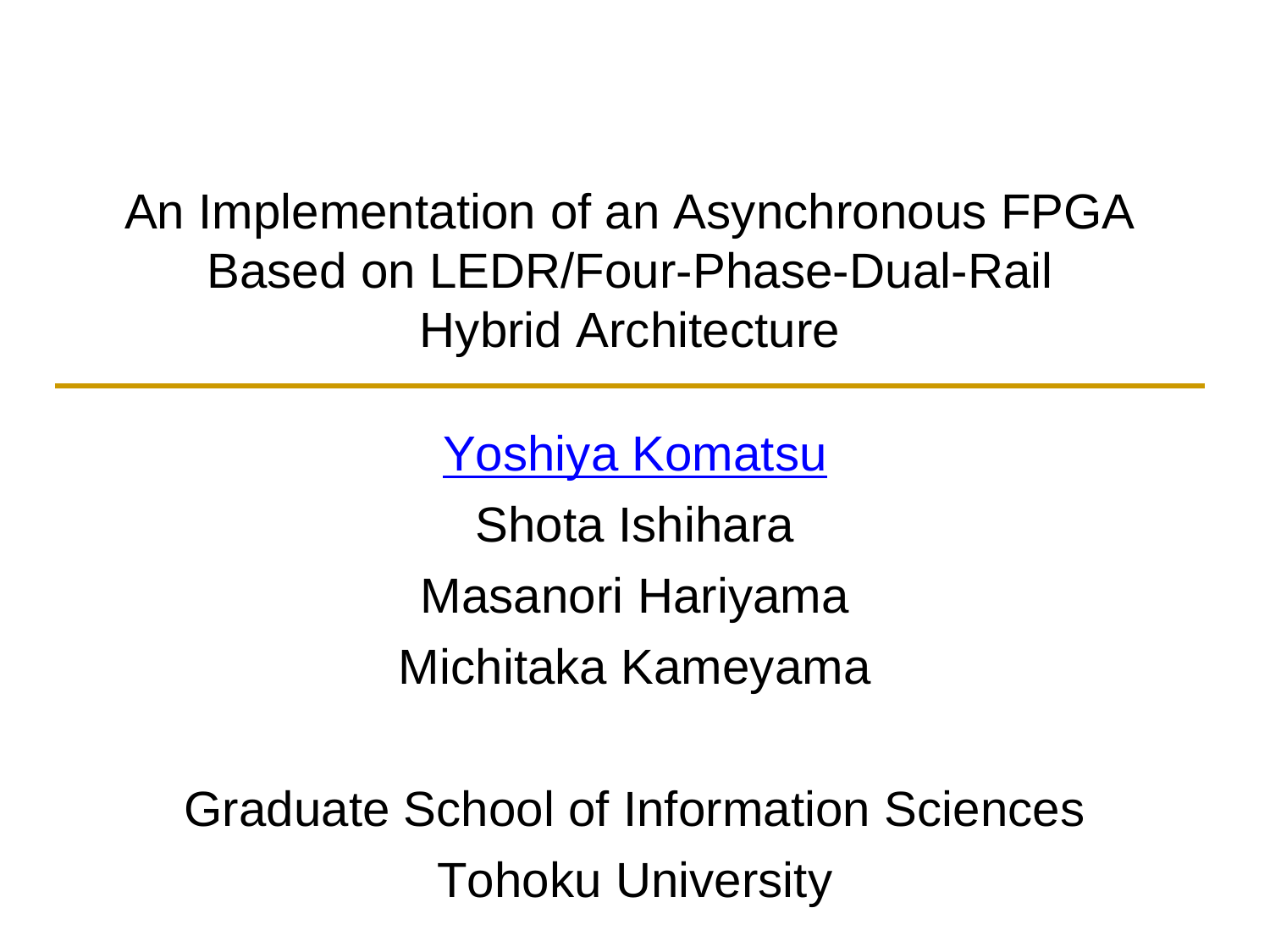# Background

#### Reconfigurable VLSIs: FPGA, etc.

Users can program the function on FPGAs without fabrication but FPGAs have a complex structure to achieve programmability

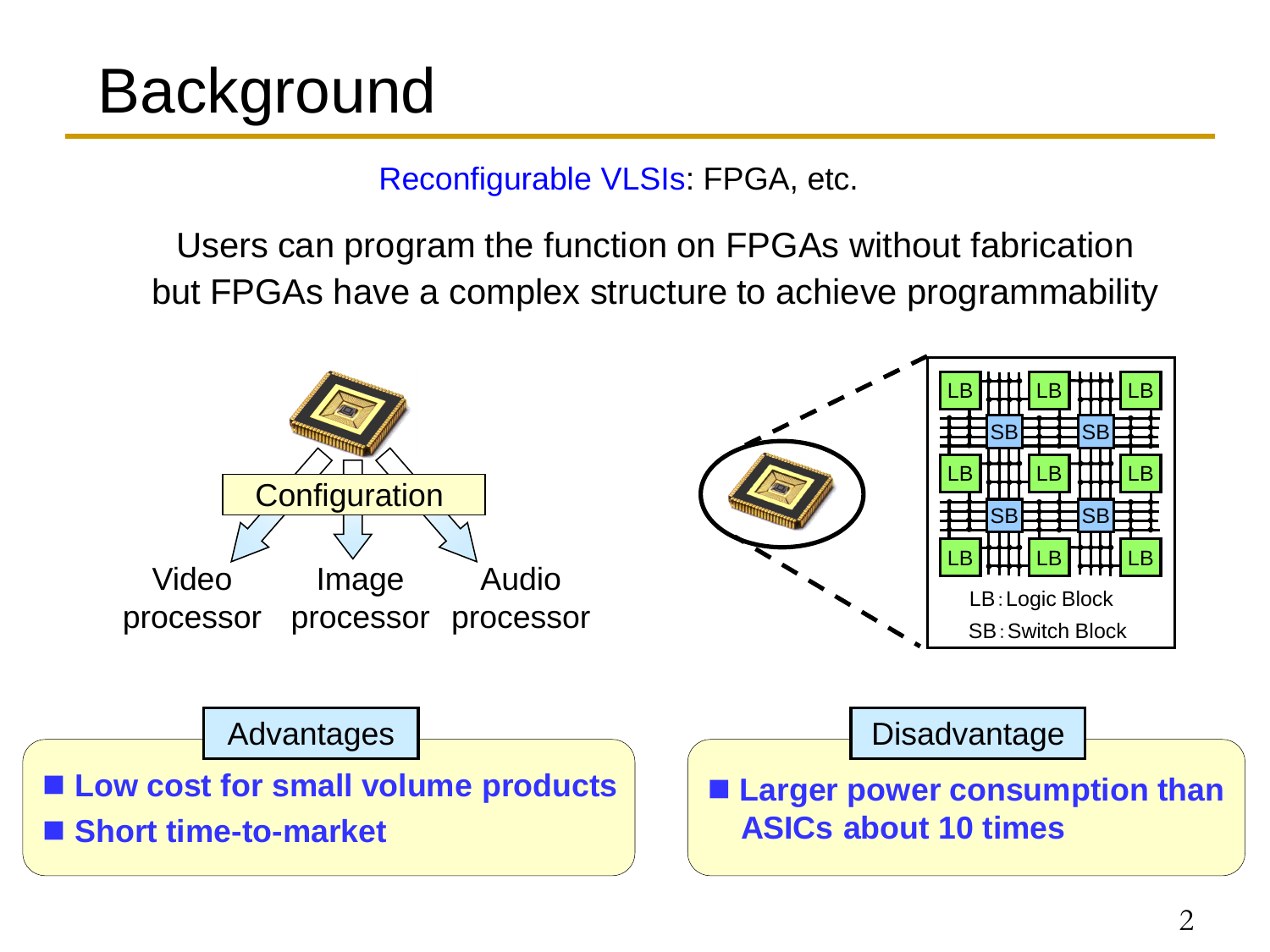# Advantages of Asynchronous FPGAs

## Handshake protocol for data transfer



### Advantages:

- Low power consumption
	- No dynamic power in inactive circuits
- **Less emission of electro-magnetic interference (EMI)** 
	- PEs tend to operate at random points in time
- **Robustness** 
	- Automatically adaptive to delay variations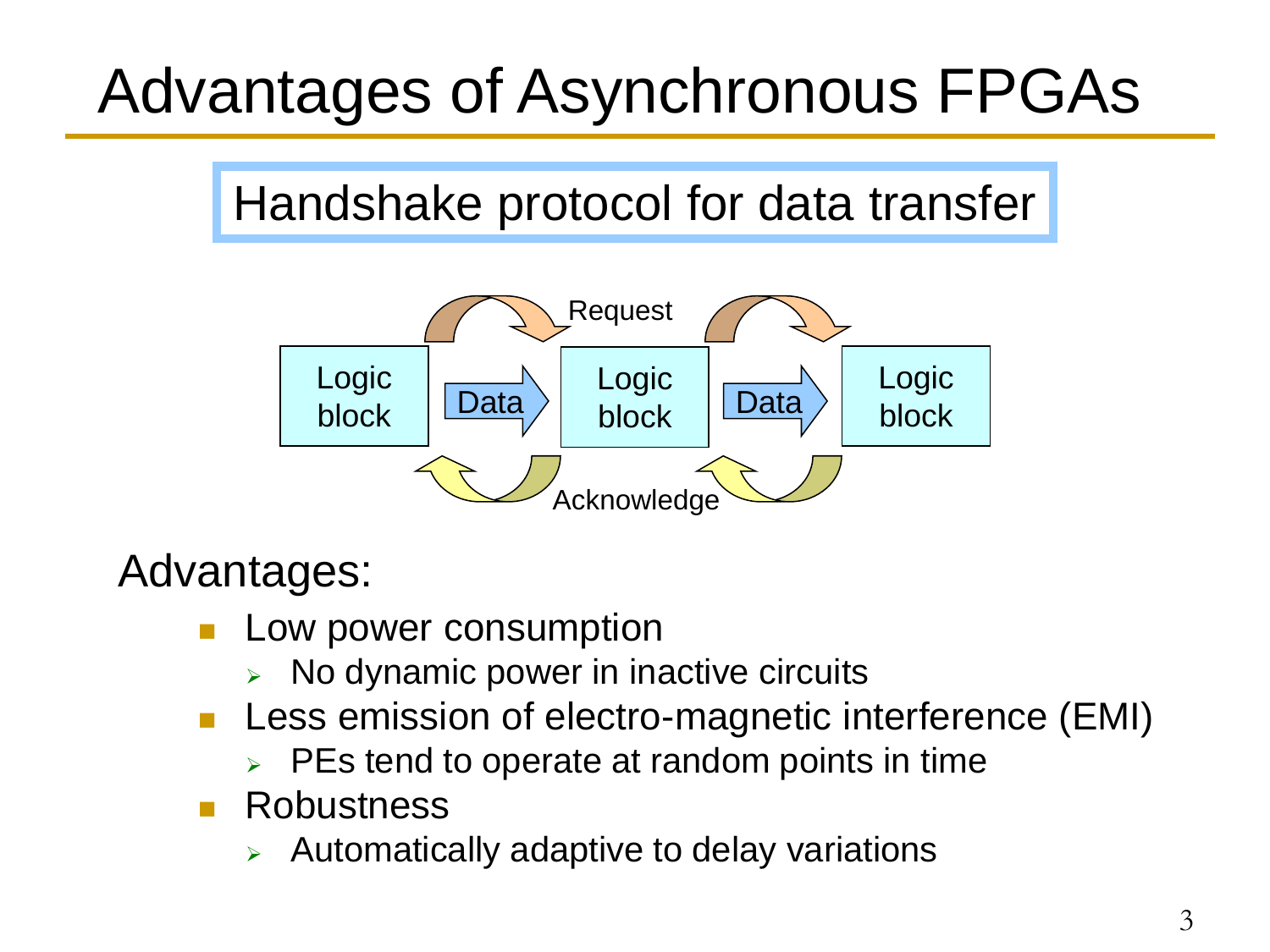## LEDR/Four-Phase-Dual-Rail Hybrid Architecture